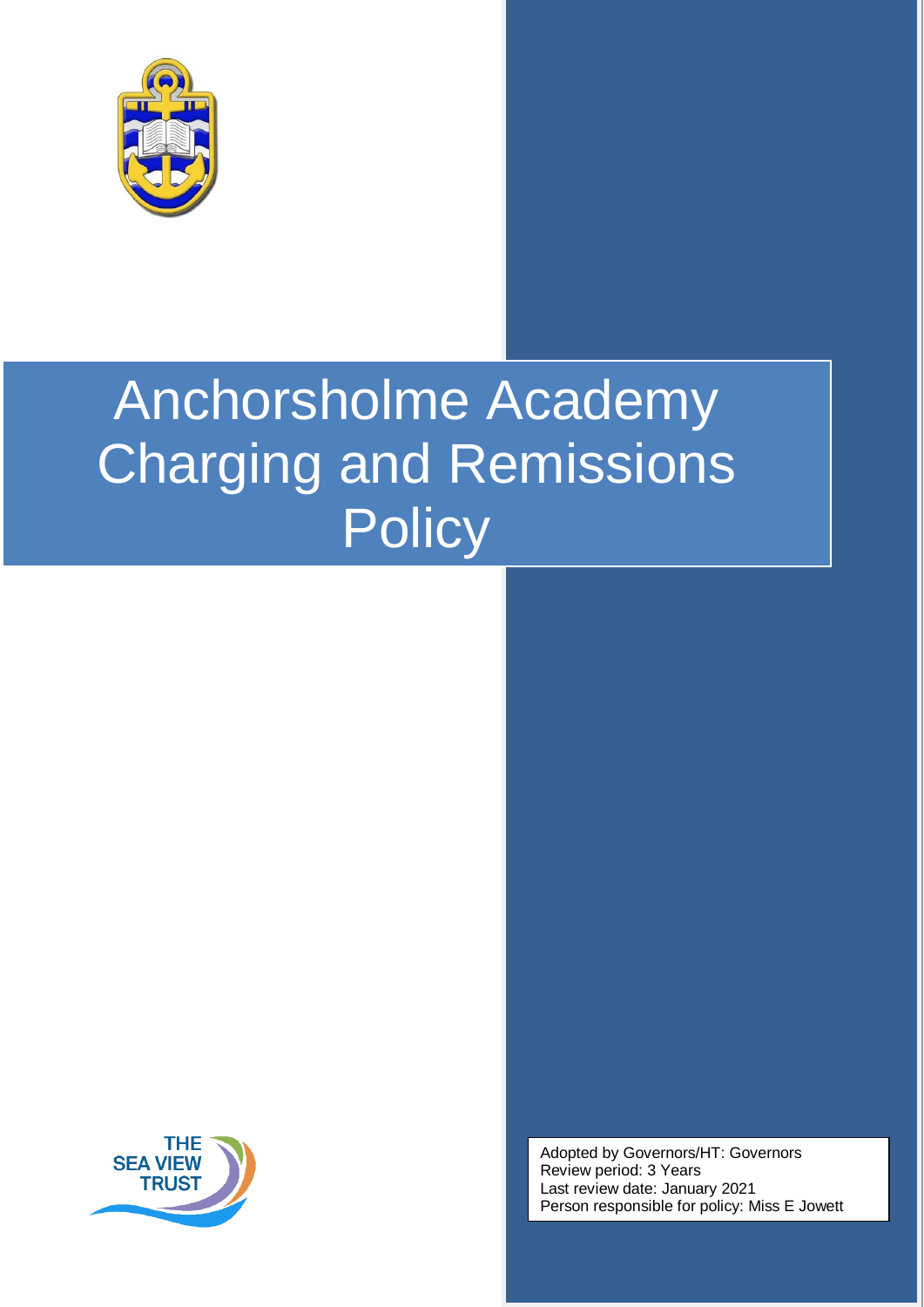## Anchorsholme Academy Charging and Remissions Policy

# **Summary**

Anchorsholme Academy aims to provide a range of activities and experiences which will add excitement and engagement to children's learning and personal development. Our pupils will have an equal opportunity to benefit from various trips, visits, curricular and extracurricular activities.

In order for some of these activities to go ahead it will sometimes be necessary to request a voluntary monetary contribution from parents/carers. This policy aims to show what we will make charges for.

The funding of activities will be a clear and open process understood by all. We intend that our charging and remissions policy will meet the requirements of the law.

All education during academy hours is provided to students free of any charge during the academy day. No charge is made for any activity undertaken as part of the National Curriculum; the only exception to this is for the cost of individual or group music tuition delivered by specialists within school hours.

Anchorsholme Academy invites parents to contribute towards the costs of trips or visits which serve to enrich the curriculum and educational experience of its students. We make an annual request of £15.00 per pupil, which covers the cost of all external visits, transport on the school minibuses and visitors in school. This annual voluntary amount is requested from all year groups and we endeavour to keep the amount charge as low as possible. Any children whose parents have not made a contribution will not be treated any differently than those whose parents have contributed. Since contributions are voluntary, if insufficient funds are received, trips may have to be cancelled. Decisions to cancel trips will be made at the discretion of the Headteacher.

In certain circumstances the academy will pay additional costs to enable a trip to go ahead. Parents and carers have the right to know how each trip is being funded and this information is available upon request.

Below are examples of additional activities which may be organised by the academy. These activities will be covered by the annual charge. This list is not exhaustive.

- ❖ Visits to museums
- ❖ Theatre visits
- Blackpool Tower
- Blackpool Zoo

#### **Remissions**

On occasion, families in receipt of benefit/income based Free School Meals may not be asked to contribute to the visits as we will use donations from Pupil Premium in these instances.

#### **Swimming**

During the academic year, children in Year 5 will be provided with swimming lessons as part of the National Curriculum. These lessons will take place during the academy day and no charge is made for swimming lessons or transport to and from the swimming pool.

#### **Music Tuition** *(as an optional extra)*

Children are not charged for the study of music, which is provided as part of the academy's curriculum. However, where tuition is provided at the request of a pupil's parent, charges will apply. These charges will be for peripatetic music teachers who teach individual or small group lessons. Information about additional music tuition is provided at the start of each academic year.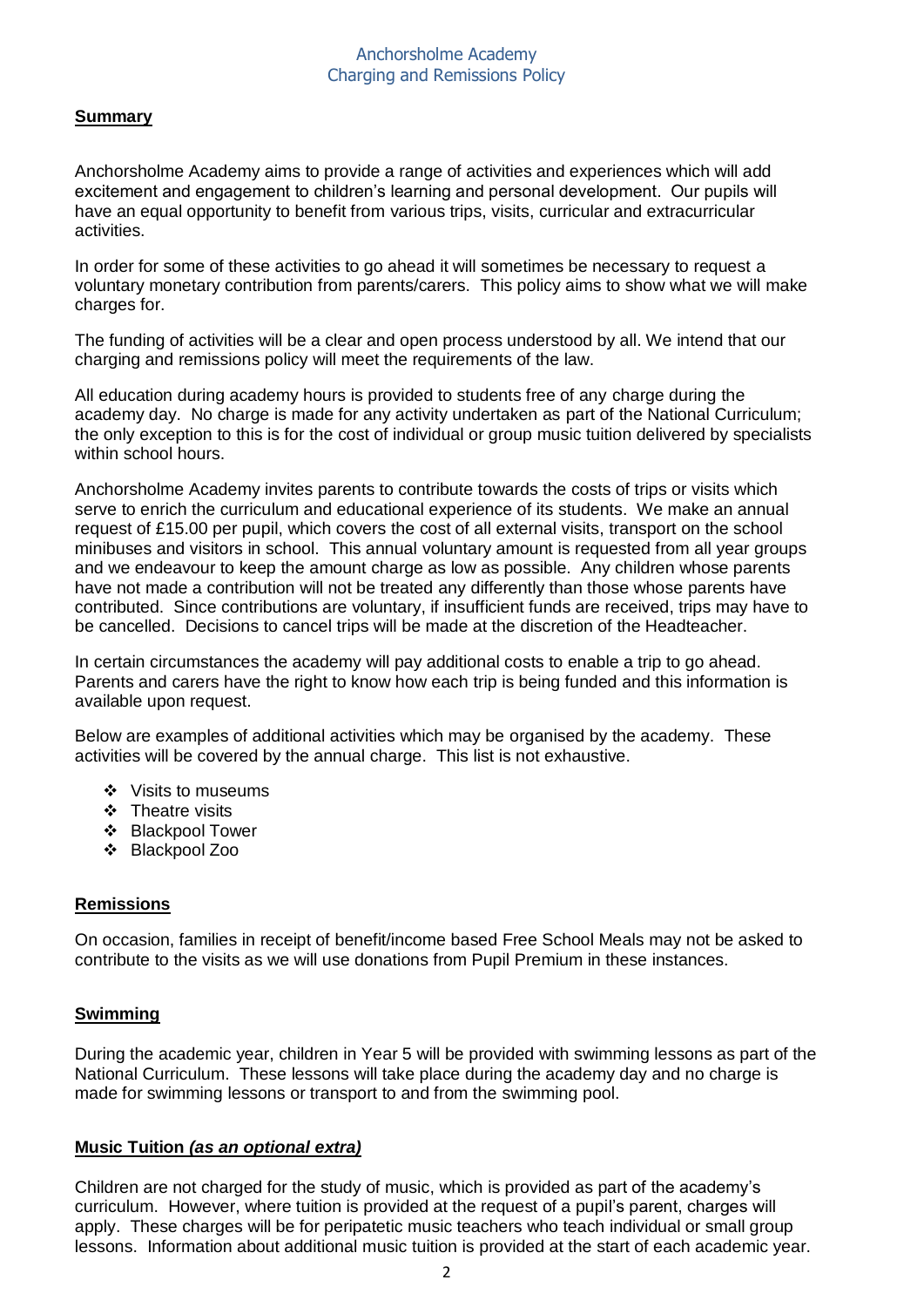# Anchorsholme Academy Charging and Remissions Policy

The charges for these lessons can be requested by the parent/carer at any time. Additionally, no charge will be made to pupils in receipt of benefit/income based Free School Meals.

# **Lost Books**

Charges will be requested from parents/cares for lost or damaged library books.

#### **Damage to Property**

Charges will be requested from parents/carers for the cost related to the wilful breakage or damage of school property by their child.

#### **Breakfast and After School Club**

KS2 Breakfast Club and After School Club fees are payable to Anchorsholme Academy.

Breakfast Club - £3.50 per session

*Breakfast Club must be paid for one half-term in advance.*

After School Club - £6.50 per session (or £7.50 per session if staying to the later time of 6:00pm) *After school Club must be paid for one month in advance.*

Bookings and payments must be made in advance of pupils attending via our online payment system, ParentPay. Pupils whose parents have not paid Breakfast and After School Club fees in advance will not be permitted to attend.

Time of school for sickness and holidays will still be chargeable.

Late fees will be charged to those parents who are late to collect on more than two occasions.

Parents wishing to withdraw their child from the clubs, or to reduce the number of places attended, must give one month's written notice.

#### **Extra-Curricular Activities**

The following are examples of after school clubs which will be provided free of charge as they are run voluntarily by the staff of Anchorsholme Academy. This list is not exhaustive.

- Art
- Choir
- ❖ Coding
- Cookery
- Dance
- Fit to Go
- ❖ Football
- Games
- ❖ Gardening
- ❖ Rugby
- Running

#### **Additional Extracurricular Activities**

Any private extracurricular activities which are organised/run by qualified coaches will be charged for. Payment should be made directly to the coach/organisation providing the activity.

#### **Academy Transport**